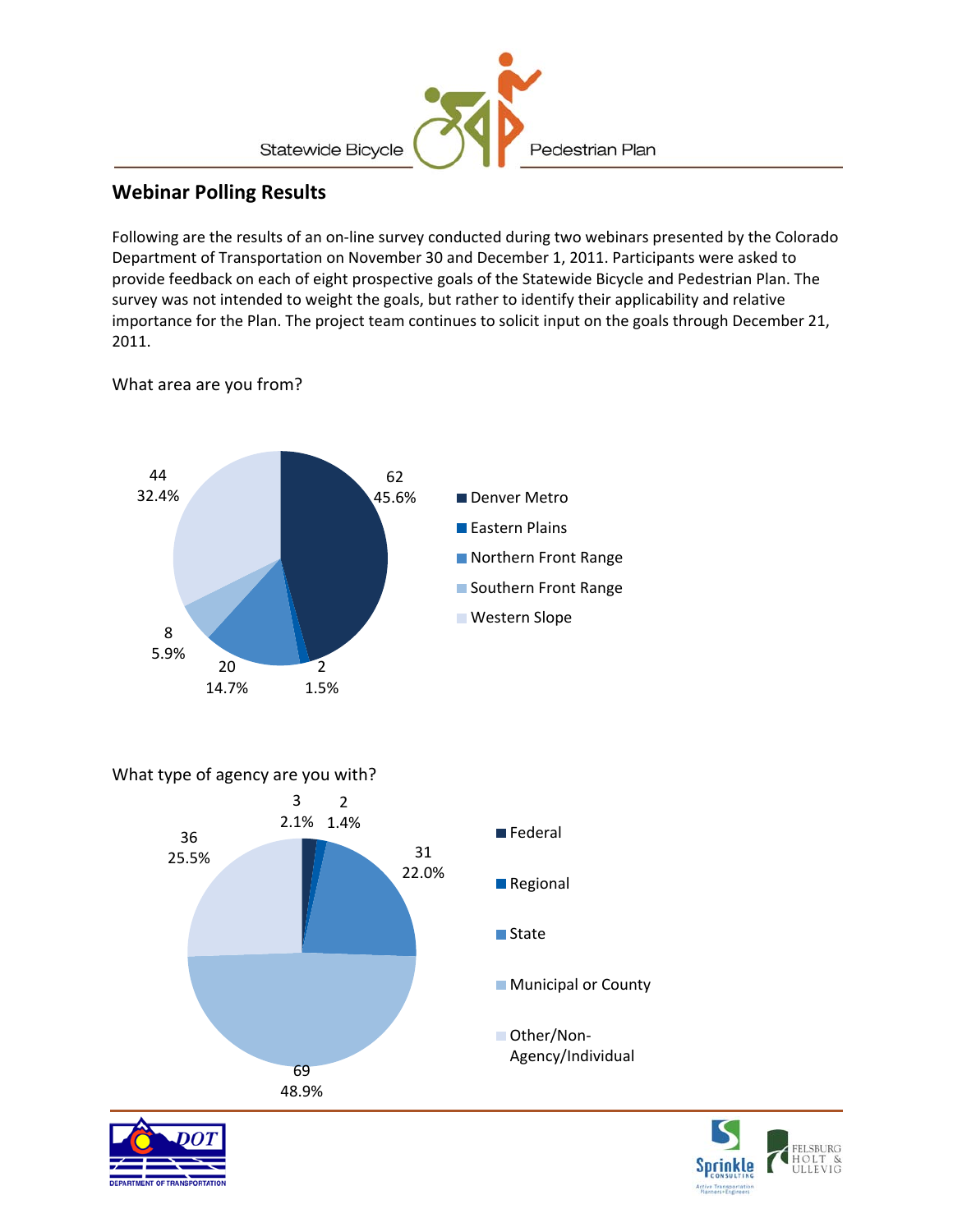

How important to you is the goal of an Improved State/Regional Economy (access to jobs, tourism, increased disposable income)?



How important to you is the goal of Better Public Health (reduced disease and obesity)?





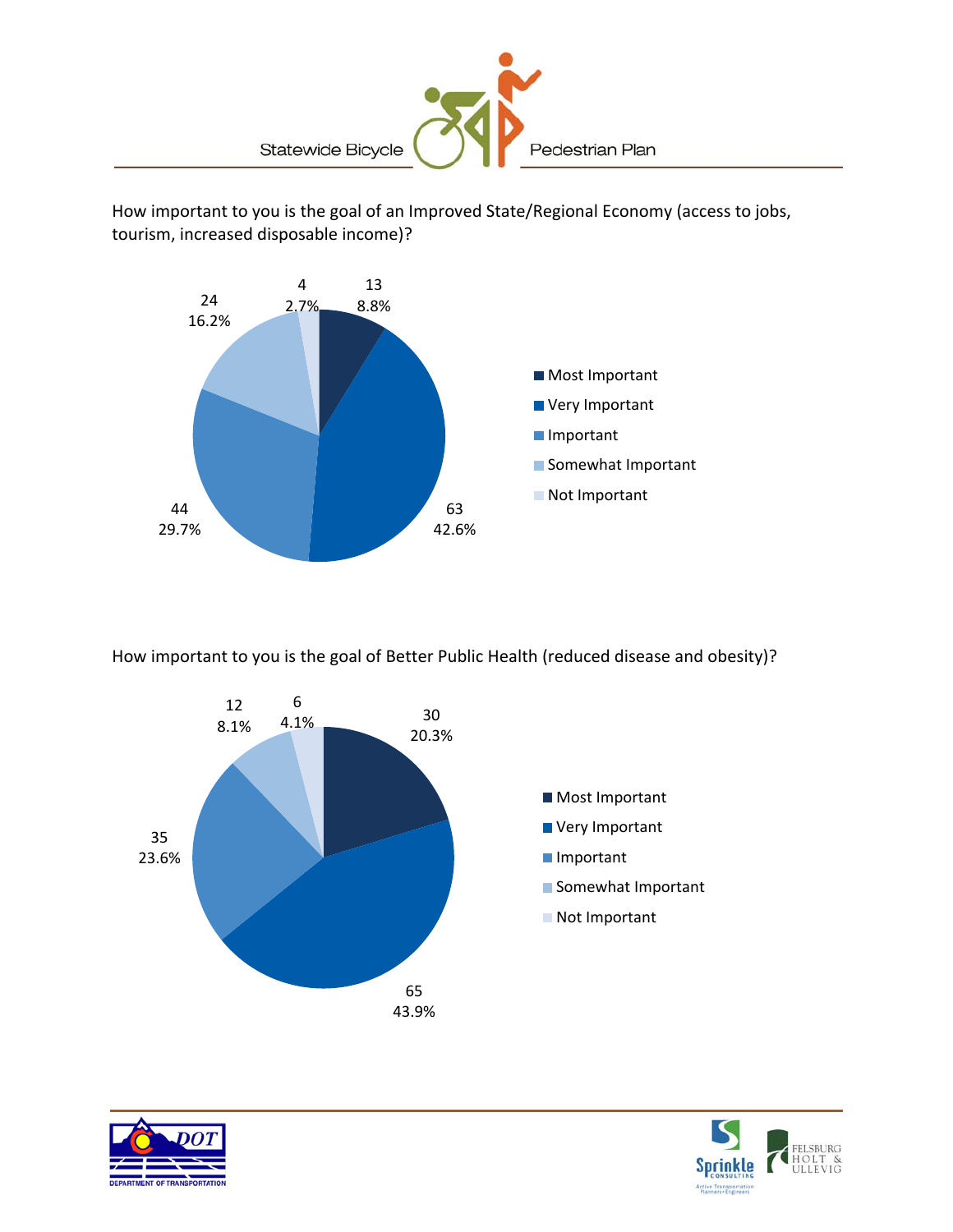

How important to you is the goal More Opportunities for Recreation and Enhanced Quality of Life?



How important to you is the goal of Better Environment and Air Quality?





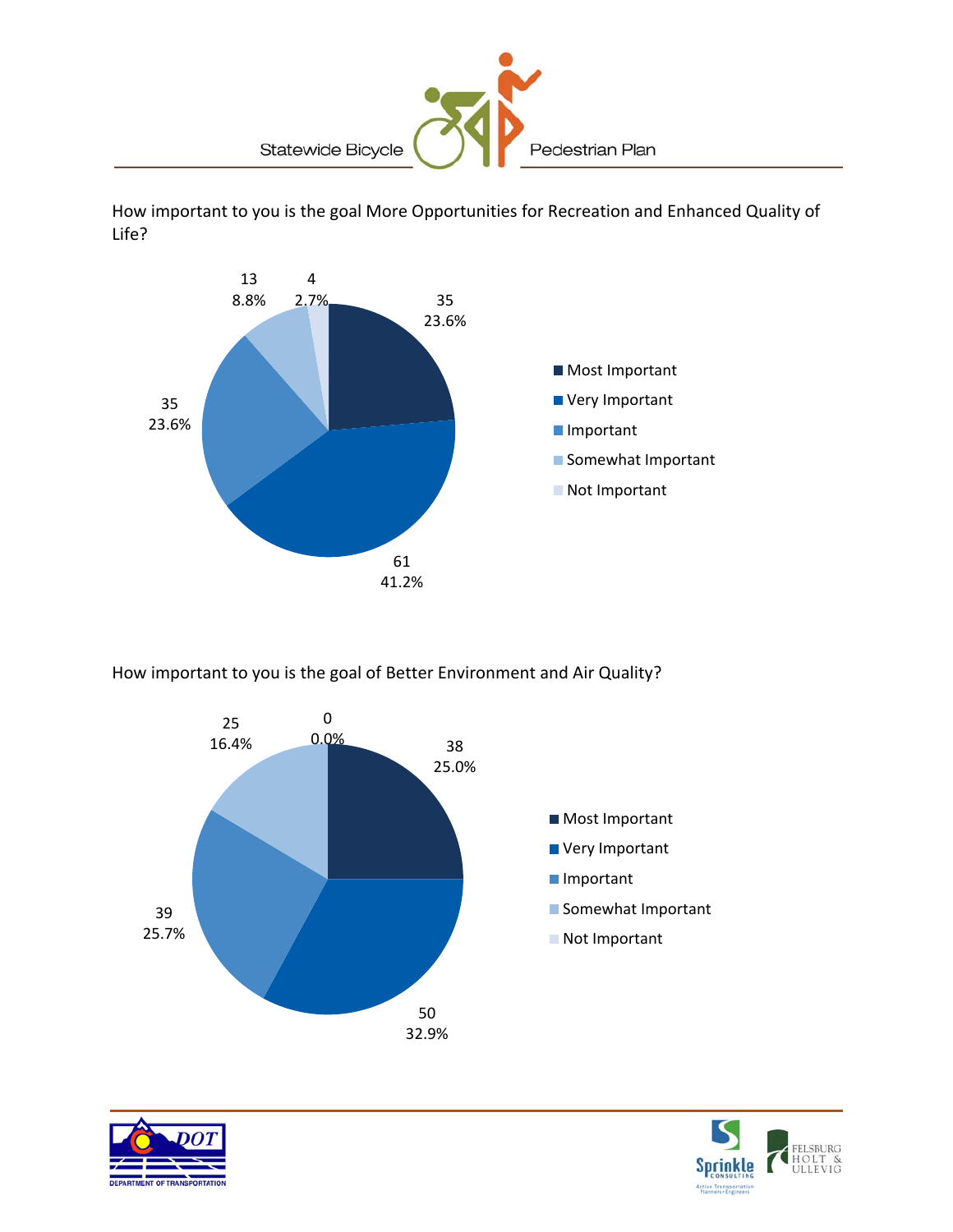

How important to you is the goal of Better Social and Educational Opportunities (providing bicycle/pedestrian facilities to underserved populations and/or to access schools)?



How important to you is the goal of Enhanced Safety?





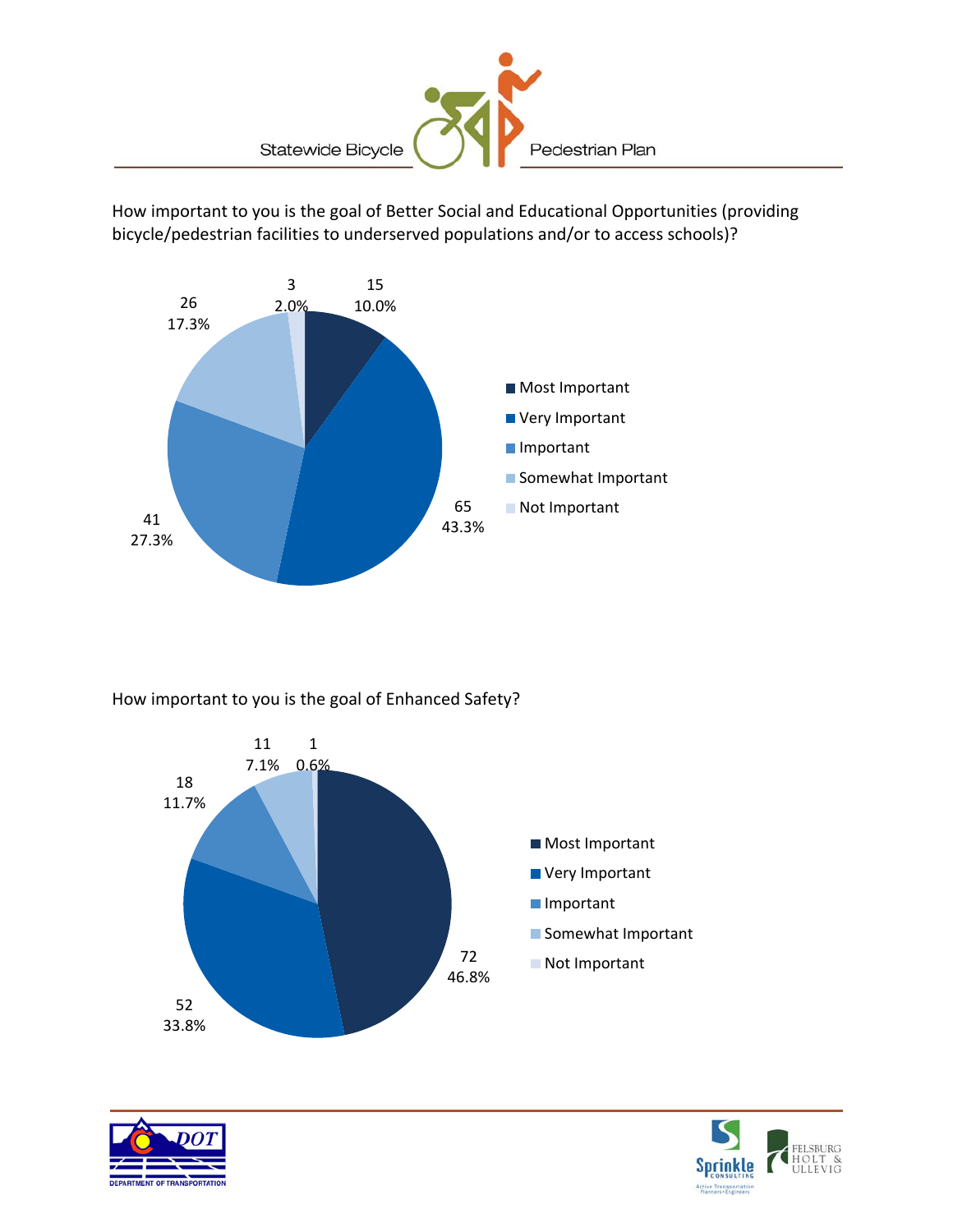

42 27.6% 57 37.5% 32 21.1% 16 10.5% 5 3.3% ■ Most Important **Very Important Important** Somewhat Important Not Important

How important to you is the goal of Increased Bicycling and Walking Activity?

How important to you is the goal of Maximizing other Transportation Investments (reduced congestion connectivity to transit)?